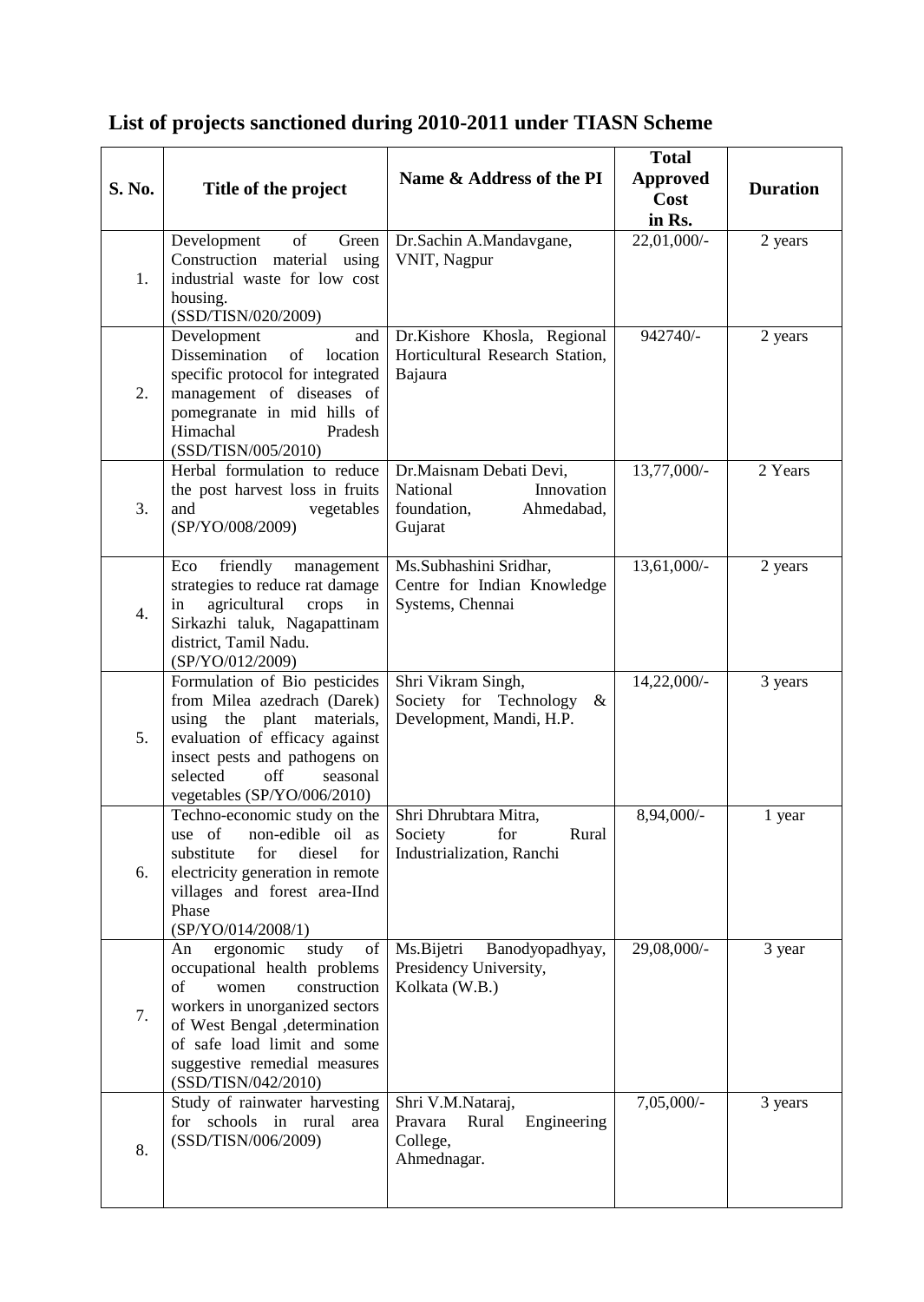| 9.  | Design and Development of<br>small power operated four row<br>rice trans-planter using Mat<br>seedlings<br>type                                                                                                                                            | Mr.Fakir Charan Das,<br>Bhubaneshwar (Orissa)                                                   | 12,96,850/-              | 2 years                            |
|-----|------------------------------------------------------------------------------------------------------------------------------------------------------------------------------------------------------------------------------------------------------------|-------------------------------------------------------------------------------------------------|--------------------------|------------------------------------|
| 10. | (SSD/TISN/026/2010)<br>Upliftment of the rice growers<br>adoption<br>of<br>by<br><b>IPDM</b><br>technologies in Madurai East<br><b>Block</b>                                                                                                               | Dr.R.Nalini,<br>Agricultural<br>College<br>$\&$<br>Research Institute, Madurai                  | 15,99,623/-              | 2 years                            |
| 11. | (SSD/TISN/022/2010)<br>A green agriculture approach<br>for cultivation of 2 tuberous<br>ayurvedic medicinal plants as<br>of<br>economic<br>means<br>a<br>empower-ment of rural women<br>in three districts of Northern<br>Kerala<br>(SP/YO/020/2009)       | Shri Satheesh George, CMPR,<br>Arya Vaidya Sala(AVS)                                            | 8,44,800/-               | 3 years                            |
| 12. | Identification<br>of<br>alternative<br>animal health delivery through<br>folkloric<br>claims<br>(SP/YO/006/2009)                                                                                                                                           | Dr. R.K. Ravi Kumar,<br>Innovation<br>National<br>Foundation,<br>Ahmedabad (Gujarat)            | 11,92,000/-              | 2 years                            |
| 13. | A scientific Study on slurry of<br>biogas plant attached with<br>open community toilet system<br>and<br>its<br>conversion<br>into<br>pathogen free and hygienically<br>safe compost in Akoli village<br>of Akola district in Vidharbha<br>(SP/YO/019/2009) | Ku. Seema Bhoyar, National<br>Organization for Community<br>Welfare,<br>Wardha<br>(Maharashtra) | 9,56,5000/-              | 2 years                            |
| 14. | Design and Development of<br><b>Hip Protective Device</b><br>(SSD/TISN/023/2009-TIE)                                                                                                                                                                       | Dr. Naresh Bhatnagar,<br>IIT,<br>Delhi                                                          | 66,34,960/-              | 3 Years                            |
|     | Design and Development of<br>Enabling (assisting) Devices<br>15. for Elderly in the context of<br>Home and Travel<br>(SSD/TISN/030/2009-TIE)                                                                                                               | Prof. Amarendra Kumar Das,<br>Professor & Head,<br>IIT, Guwahati                                | 30,83,000/-              | 3 Years                            |
| 16. | Pilot study on water bugs as<br>Bio-agents<br>controlling<br>in<br>mosquitoes<br>vector<br>for<br>environmental safety<br>(SSD/NI/003/2003)                                                                                                                | Dr. P. Venkatesan,<br>Loyola College, Chennai                                                   | 12,65,000/-              | 2 Years                            |
| 17. | Development<br>of<br>wireless<br>sensor network for health and<br>security monitoring in old age<br>homes<br>(SSD/TISN/029/2009-TIE)                                                                                                                       | Dr. Shahida Khatoon,<br>Jamia Millia Islamia,<br>New Delhi                                      | $21,35,000$ <sup>-</sup> | 3 Years                            |
| 18. | Reviving traditional remedies<br>for age dementia disorders in<br>elderly: Documentation and<br>dissemination<br>of<br>ancient<br>Indian wisdom as mentioned<br>in Ayurveda<br>(SSD/TISN/009/2011-TIE)                                                     | Dr. Sanjeev Kumar Ojha,<br>National Botanical Research<br>Institute (CSIR), Lucknow, UP         | 15,13,000/-              | $\overline{1^{1/2} \text{Y}}$ ears |